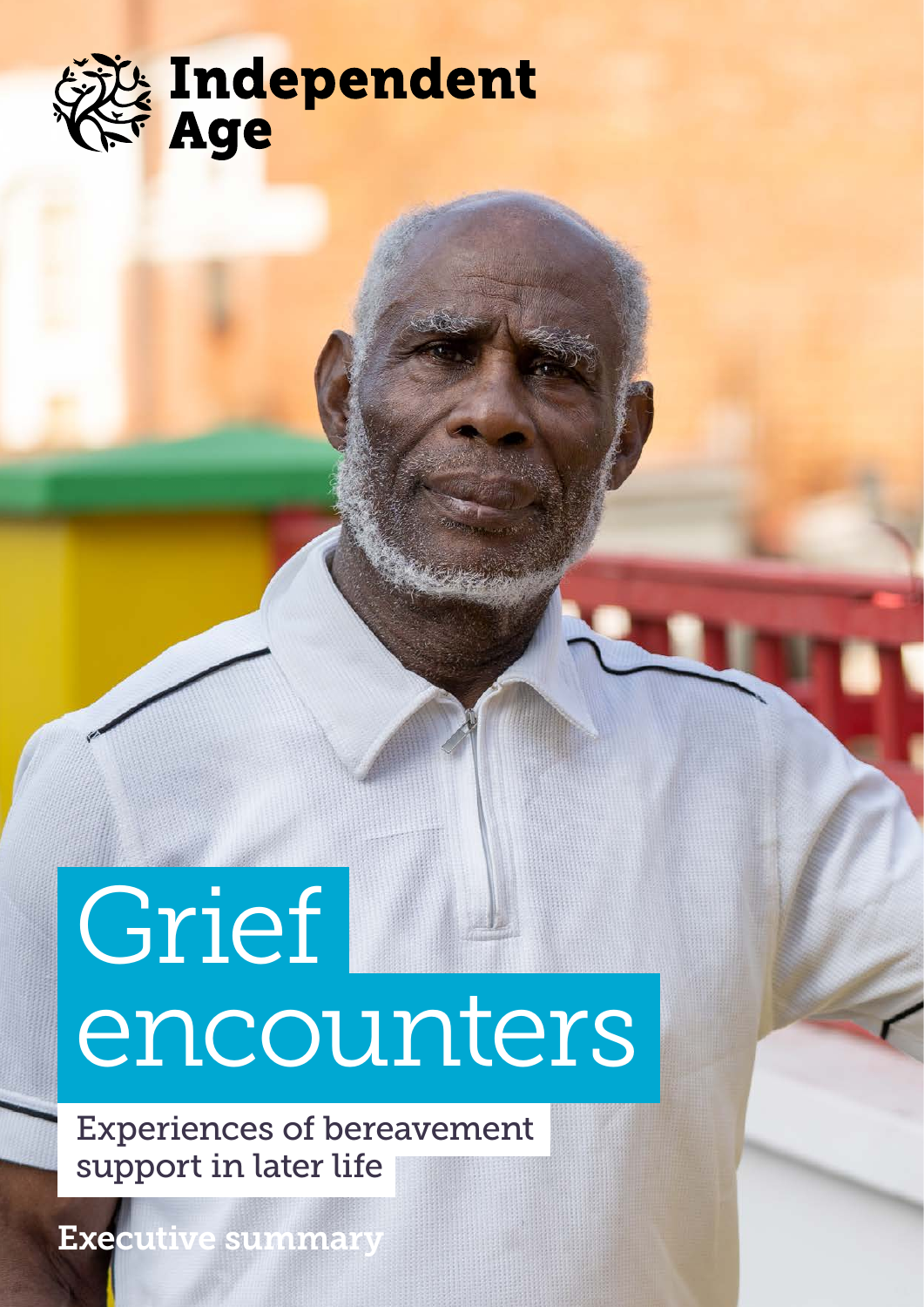# Executive summary

## All of us will experience bereavement at some time in our lives, and this becomes more likely as we get older.

Many of us will seek support from friends, family and the wider communities we are part of when we are bereaved.

However, for people who lack these connections, or whose experiences leading up to and following the death of someone close to them are particularly traumatic, bereavement support services may be necessary to help them process their grief.

# **Methodology**

Our research looked at the experiences of bereavement during later life, and attitudes towards different forms of emotional support for bereavement. We interviewed 25 older people and three professionals working with bereaved older people, and conducted nationally representative polling about attitudes towards bereavement support in different age groups. We also benefited from discussions with colleagues in the bereavement sector and insights from our Lived Experience Advisory Panel.

# Key findings

# Grieving in later life

- Experiences of grief are highly diverse and will be affected by many factors, particularly the circumstances of the death and the nature of end-of-life care.
- There are some specific challenges more likely to be experienced by those grieving in later life: the impact of having been a carer, the loss of a life partner of many years, and increased loneliness and reflections on one's own mortality.

### Bereavement support: Attitudes, signposting and access

- Underlying attitudes to emotional support mean some people in later life are more reluctant to seek help to cope with their bereavement.
- Signposting to support options is currently not happening systematically, especially for people who have not accessed hospice care. Information about bereavement support needs to be given proactively.
- Even where people know what support is available, there can be challenges accessing it.

#### Experiences of bereavement support: What helps people move through grief in later life

- For many older people, support from their existing networks of family and friends is most significant and provides all they need.
- However, there are many reasons why this support may not be available, sufficient or appropriate. We cannot assume that everyone will cope with this support alone.
- For those who accessed more formal bereavement support, we heard diverse views about the types and formats they felt to be most effective. The key point is that there is a range of options available to meet different needs.
- Beyond more formal bereavement support services, opportunities for greater social connections will play an important role for people bereaved in later life.

# Key polling findings<sup>1</sup>



Just 4% of people aged 65 and over who had been bereaved in the past five years sought extra support, compared with 9% of adults aged under 65

Only 20% of over 65s who had been bereaved in the past five years were given information about emotional support after the bereavement

Of the 8% of adults of all ages who sought extra support following a bereavement, just over half (57%) went on to receive it in a reasonable timeframe. Just over a tenth (12%) were not able to access support at all, and 7% said that they were still waiting for support at the time of the survey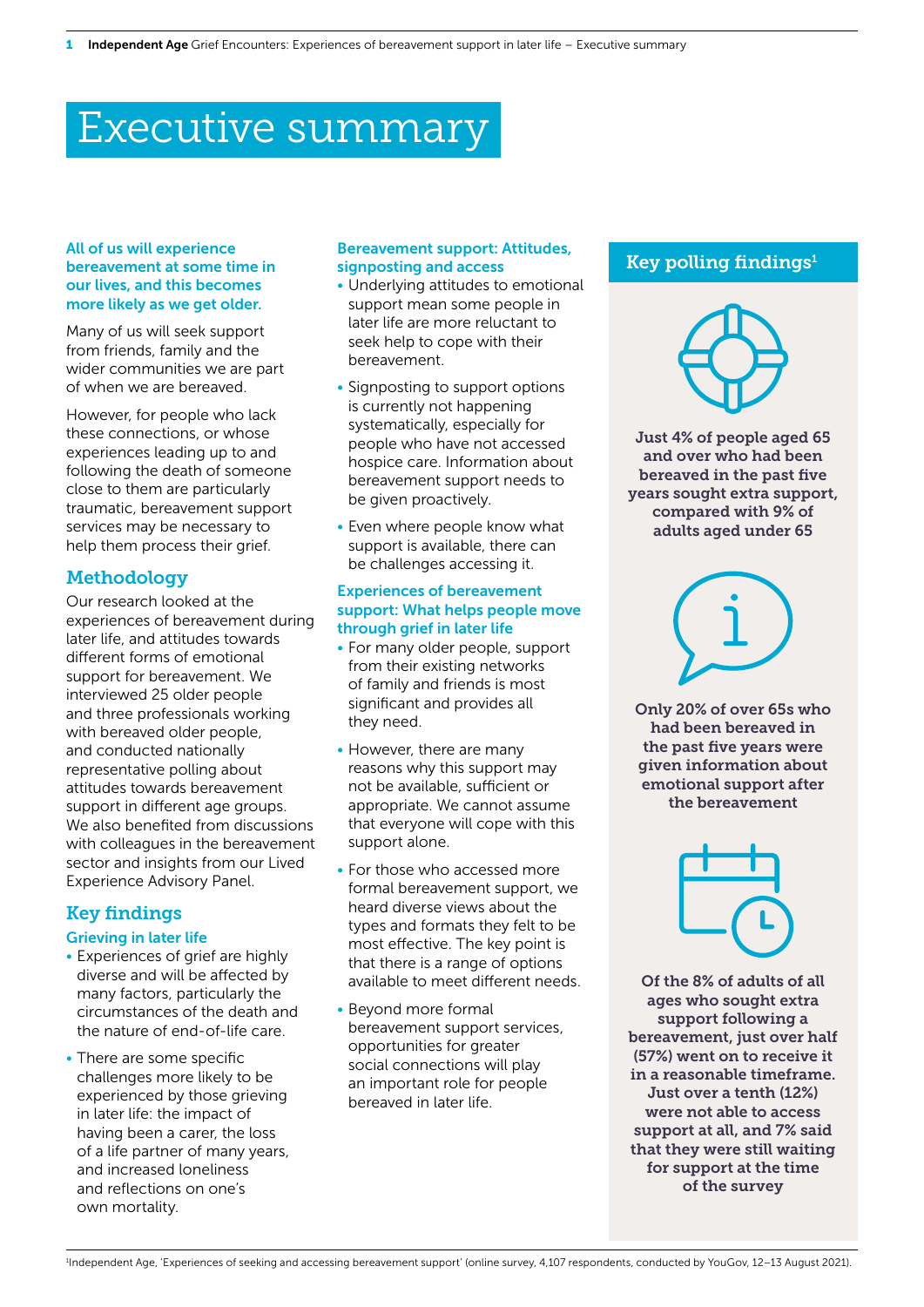# Our recommendations for action

Our vision is that everyone in later life can access the informal and formal types of support they need to help them cope with a bereavement. For this to be realised, we have identified four key areas for action.

#### Better leadership and coordination at multiple levels to improve access to bereavement support

We are calling for a governmentled strategy for the whole system of bereavement support that clarifies responsibilities and sets out a plan for how more investment will be secured. As part of this strategy, we would like to see a named bereavement lead within each integrated care system (ICS) structure and a named bereavement lead within NHS England. This clarification of responsibilities at both the ICS and national NHS England levels would be one key step towards ensuring the activities that can lead to a more consistent and comprehensive support offer for bereaved people are prioritised.

#### Improved signposting to support options, especially for those in later life

Clear, consistent and proactive signposting to support options is crucial for people in later life, particularly given the attitudes we commonly found, which suggest a reluctance to seek out support without encouragement. Health and care professionals will play a key role in this signposting and should also be aware of the factors that may make an individual likely to need extra support after a bereavement, including being socially isolated or having had caring responsibilities for the person who died. Beyond professionals, information about bereavement support should be readily available in all those places where people already spend time, such as supermarkets, libraries, hairdressers and faith centres.

# A greater focus on tackling loneliness as one way to support people bereaved in later life

Activities that reconnect people and build up their social contact are a key part of an effective response to the challenge of bereavement for some people in later life. There should be greater recognition of the role that social prescribing can play in identifying where bereaved older people

" *Our vision is that everyone in later life can access the informal and formal types of support they need to help them cope with a bereavement.*

would benefit from accessing opportunities for more social connection. This should include ensuring link workers receive training on supporting bereaved older people. We also want to see funding for bereavement support providers to deliver training to voluntary and community sector organisations working to tackle loneliness, so that those organisations and their volunteers can support bereaved people with confidence.

# Improved access to mental health services when they are needed

For a minority of people, bereavement is a trigger for a longer-term mental health problem that will require specialist support. However, there are still challenges accessing appropriate mental health support such as talking therapies for people aged over 65. To improve the uptake of the NHS talking therapies (IAPT) programme among older people, the Department of Health and Social Care, NHS England and ICSs should review the current barriers to accessing IAPT for people aged over 65, and work with the voluntary sector on targeted communication plans to increase the number of people in later life who receive this treatment. NHS England should also review local areas where access to IAPT services is higher for people aged over 65 and proactively share best practice examples with ICSs.

These recommendations are wide ranging and will require collaboration from all parts of government, health and care systems, and the community and voluntary sector. However, we think, taken together, they set a clear programme of action to improve access to bereavement support for people in later life for the long term.